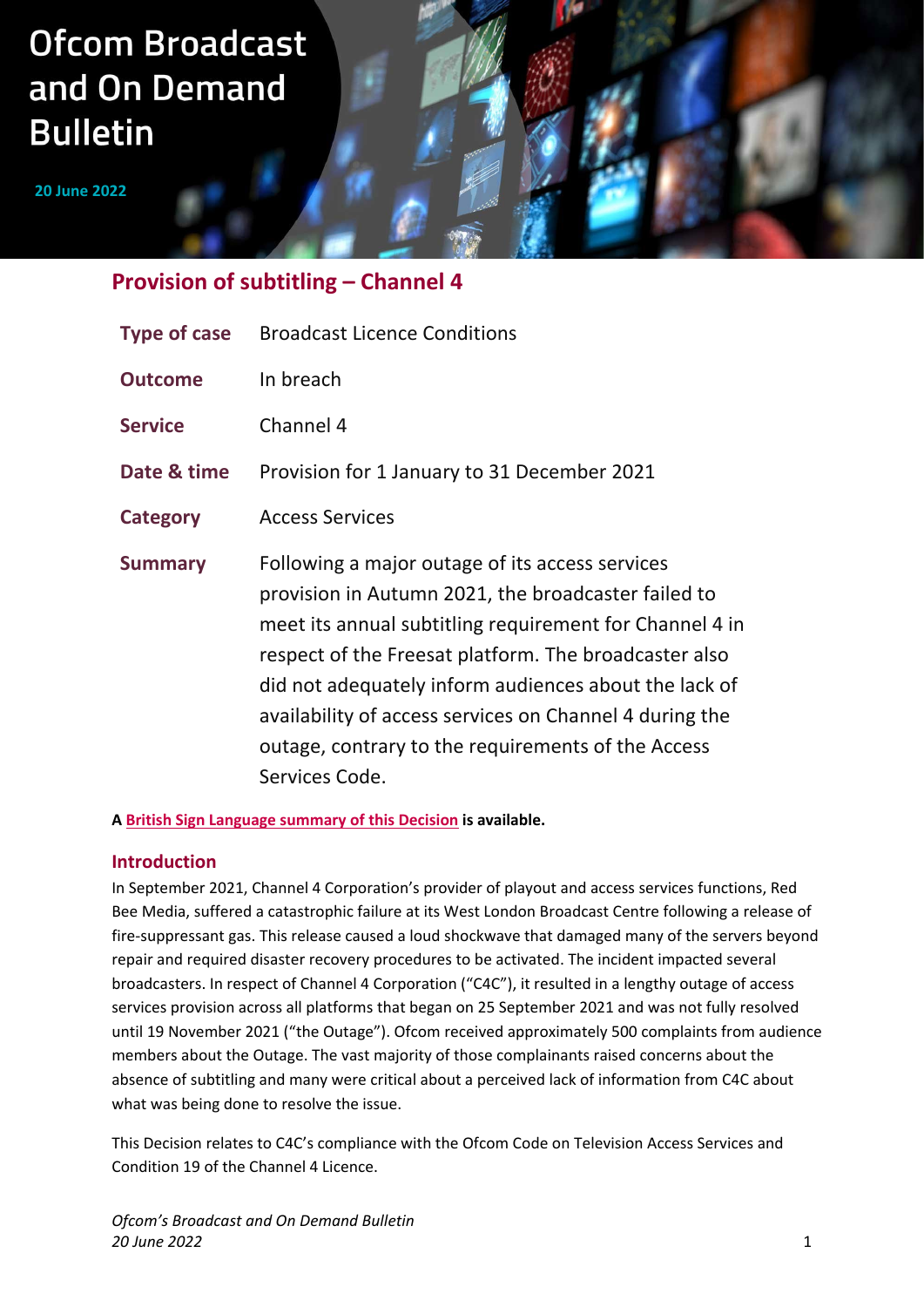## **Regulatory framework**

Ofcom has a specific duty under Section 303 of the Communications Act 2003 ("the Act") to draw up and from time to time review and revise a code giving guidance as to: (a) the extent to which certain broadcasting services – including Channel 4 – should promote the understanding and enjoyment of television services by people with sensory impairments; and, (b) the means by which such understanding and enjoyment should be promoted.

Section 303 of the Act prescribes the specific obligations to be included in the code in respect of subtitling, audio description and signing of relevant programmes for broadcasters, including in respect of Channel 4.

Section 303(2) of the Act provides that the code "must include provision for securing that every provider of a service … ensures that adequate information about the assistance for disabled people that is provided in relation to that service is made available to those who are likely to want to make use of it."

[The Ofcom Code on Television Access Services](https://www.ofcom.org.uk/__data/assets/pdf_file/0035/179954/tv-access-services-code.pdf) ("the Access Services Code") reflects these legal duties set out in the Act by requiring certain Ofcom-licensed television broadcasters to provide access services on a proportion of their programming. The minimum proportion of programming that C4C Corporation ("C4C") is required to provide with access services on Channel 4 is 90% for subtitling, 10% for audio description and 5% for signing. As set out in legislation, these requirements are calculated over a 12-month period.

The Access Services Code states that it "applies regardless of the means of delivery, to every licensed public service channel, any digital television programme services (DPS) provided by the Welsh Authority (including S4C Digital), digital television programme services (DTPS), television licensable content services (TLCS), and restricted television services".<sup>[1](#page-1-0)</sup> This includes Channel 4.

Section 6 of the Access Services Code contains obligations for broadcasters to promote awareness of access services.

Condition 19 of the Channel 4 Licence, entitled "Subtitling, signing and audio-description", provides that:

> "The Corporation [C4C] shall ensure that the provisions of the Code on Subtitling, Signing and Audio-Description are observed in the provision of the Channel 4 Service and the Corporation shall provide subtitling, signing and audio-description in the amounts set out in paragraph 8 of Part 1 of the Annex."

Part 1 of the Annex to the Channel 4 Licence sets out the amounts referred to above.

<span id="page-1-0"></span><sup>&</sup>lt;sup>1</sup> At paragraph 1.2 of the Access Services Code. Footnotes omitted.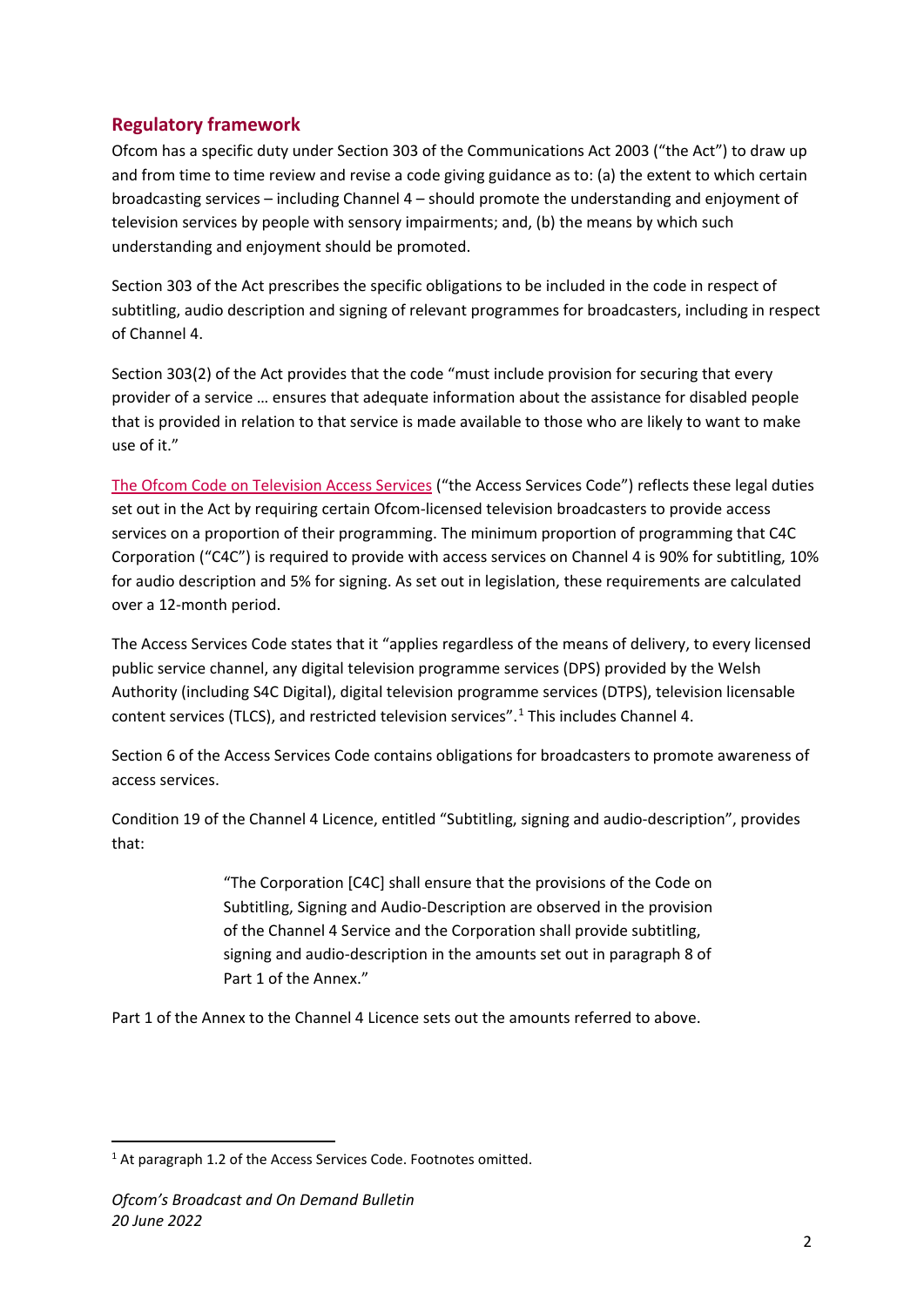## **The provision of access services on Channel 4 in 2021**

As explained in the introduction above, in September 2021, C4C's playout and access service functions suffered a catastrophic failure which resulted in a lengthy outage of access services in respect of C4C channels that was not fully resolved until 19 November 2021.

Given the unprecedented scale of the Outage, Ofcom brought forward publication of the access services report for Channel 4, which sets out data provided by C4C on its provision of access services in [2](#page-2-0)021. As detailed in the report,<sup>2</sup> C4C met its legal requirements for audio description and signing on Channel 4 despite the Outage. This was because outside the period of the Outage, it delivered these services above the legal minimum.

In relation to subtitling, we asked C4C to provide data about the amount of programming provided on Channel 4 with subtitling on each of its platforms. This is because subtitles were restored to the Freesat platform later than other platforms. The provision of subtitles on C4C channels was restored on the Sky, Freeview, Youview and Virgin platforms on 22 October 2021. Subtitles on the Freesat platform were not restored until 19 November 2021.

In relation to subtitling on the Freeview, Youview, Virgin and Sky platforms, C4C reported that Channel 4 met its 2021 subtitling requirement by providing 91.3% of programmes with subtitles, against the 90% minimum requirement. This was because outside of the period of the Outage, it typically provided all programmes with subtitles. C4C reported that in respect of Channel 4 on Freesat specifically, 85.41% of programming had subtitles, against the 90% requirement.<sup>[3](#page-2-1)</sup>

We considered that the provision on Channel 4 of 85.41% of programming with subtitles on the Freesat platform may have resulted in a breach of the Access Services Code and Condition 19 of the Channel 4 Licence.

In addition, and as expressed by Ofcom at the time of the incident<sup>[4](#page-2-2)</sup> and reflected in many of the complaints we received, we had concerns about a lack of information being provided by C4C during the Outage. In particular, we were concerned that C4C had not, particularly during the early weeks of the Outage, provided sufficient and timely communication about its plan and the related timescales for restoring access services to its channels. Section 6 of the Access Service Code (Promoting Awareness) sets out the following requirements for broadcasters:

> "Ofcom requires television service providers to promote awareness of the availability of their television access services to potential users of the services by making available accurate and timely information to

<span id="page-2-0"></span><sup>&</sup>lt;sup>2</sup> [Television and on-demand programme services: Access Services report 2021 \(Channel 4\)](https://www.ofcom.org.uk/research-and-data/multi-sector-research/accessibility-research/television-and-on-demand-programme-services-access-services-report-2021-channel-4) [\(https://www.ofcom.org.uk/research-and-data/multi-sector-research/accessibility-research/television-and-on](https://www.ofcom.org.uk/research-and-data/multi-sector-research/accessibility-research/television-and-on-demand-programme-services-access-services-report-2021-channel-4)[demand-programme-services-access-services-report-2021-channel-4\)](https://www.ofcom.org.uk/research-and-data/multi-sector-research/accessibility-research/television-and-on-demand-programme-services-access-services-report-2021-channel-4).

<span id="page-2-1"></span> $3$  C4C's other channels, such as E4 and More 4, have a lesser requirement to provide 80% of programming with subtitles. Therefore, these channels met their subtitling requirement across all platforms.

<span id="page-2-2"></span><sup>4</sup> See Ofcom's [Update on Channel 4 Subtitles, 27 October 2021](https://www.ofcom.org.uk/news-centre/2021/update-on-channel-4-subtitles) [\(https://www.ofcom.org.uk/news](https://www.ofcom.org.uk/news-centre/2021/update-on-channel-4-subtitles)[centre/2021/update-on-channel-4-subtitles\)](https://www.ofcom.org.uk/news-centre/2021/update-on-channel-4-subtitles) an[d Ofcom's tweet of 8 October 2021](https://twitter.com/Ofcom/status/1446508352192884741?) [\(https://twitter.com/Ofcom/status/1446508352192884741?\)](https://twitter.com/Ofcom/status/1446508352192884741?)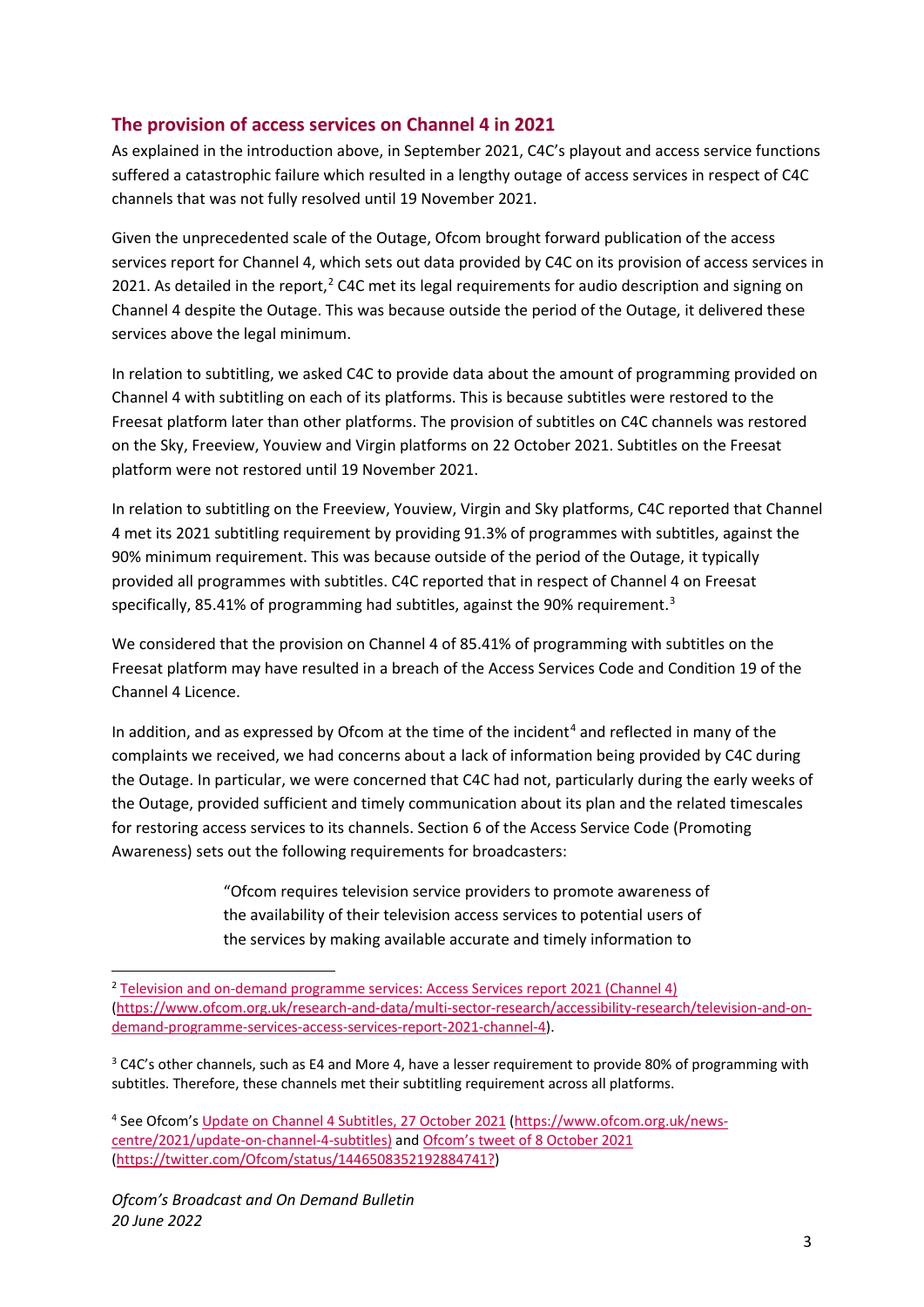electronic programme guide (EPG) operators listing their services, and by providing similar information on their website…".

"Ofcom will also expect television service providers to demonstrate that they are taking effective steps to publicise awareness of their television access services through other means, including periodic on-air announcements and information in publications aimed at persons likely to benefit from television access services".

We asked C4C for its formal comments on these matters.

## **Response**

## *Background*

By way of background, C4C said that "driving progress in provision of access services is central to its role as a champion of diversity and inclusion as well as its remit to innovate and inspire change". In this context, it set out a number of ways in which it said it had innovated and progressed its access services provision, including:

- Broadcasting foreign language drama series with audio description and spoken subtitles in English;
- Delivering live audio description;
- Simulcasting the opening ceremonies at the Rio and Tokyo Paralympics with live signing and live open enhanced commentary;
- Simulcasting with live signing the *Stand Up To Cancer* Broadcast;
- Having deaf BSL interpreters live on air; and
- Delivering audio description on late delivery content such as *Gogglebox*.

In addition, C4C set out how it had: created and developed its provision of signed content on All4; worked to provide signing on almost all its coronavirus current affairs programmes; worked with the RNIB to increase awareness of audio description; and, broadcast 30 minutes weekly of sign-presented content on Film4 in addition to meeting the signing requirements for this service as set out in the Access Services Code by making a financial contribution to the British Sign Language Broadcasting Trust.

C4C considered that these measures demonstrated its commitment to the provision of access services and the importance it placed on delivering these services to its audiences. It also said that the fact that the Outage in Autumn 2021 prevented it from doing this was a matter of "profound regret" and that it was determined to mitigate against this in the future.

## *Provision of subtitling on Channel 4 in 2021*

C4C referred to the 2021 Access services report for Channel 4, highlighting that this made clear that despite the Outage, it exceeded its annual quota for Channel 4 "when all platforms are considered cumulatively" by providing 90.32% of programmes with subtitles<sup>[5](#page-3-0)</sup>. C4C described the key issue as

<span id="page-3-0"></span><sup>&</sup>lt;sup>5</sup> C4C initially provided Ofcom with a figure of 91.3% for the percentage of programming with subtitles on Channel 4 when all platforms were considered cumulatively. However, as this figure had previously been given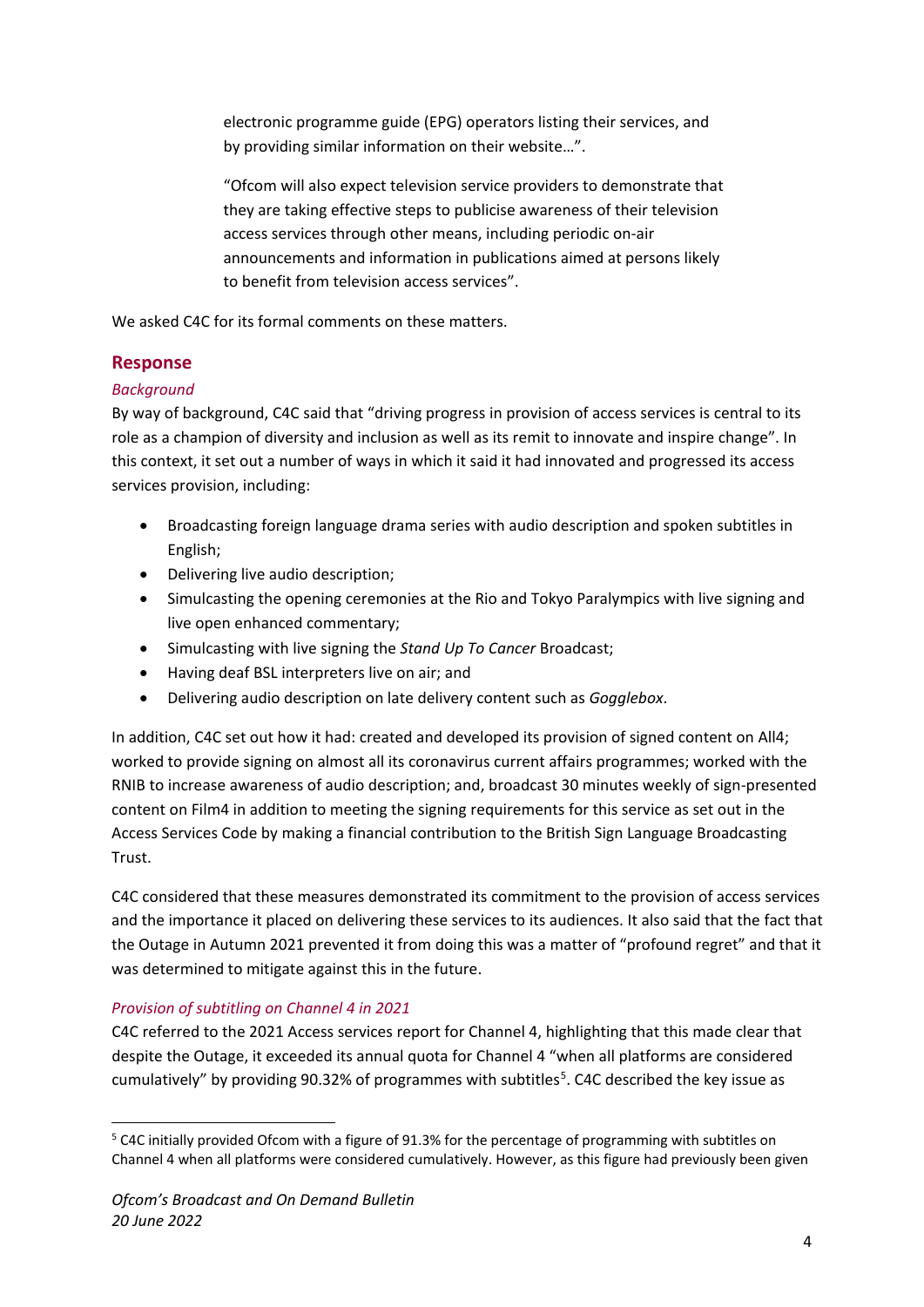being whether "the fact that subtitling for the Channel 4 Service on the Freesat platform when taken alone was 85.41% constitutes a breach of Condition 19 of Channel 4's licence". While C4C expressed its disappointment at this, it said it strongly believed it should not be found in breach. This was because it considered that the correct interpretation of the Access Services Code (and the one which is consistent with the Act) is that access services targets are intended to apply to the relevant programmes carried on a licensed service as a whole.

In support of this view, C4C referred to the specific wording within the Act and in particular, that Section 303 sets access services obligations by reference to the service and the programmes, not by reference to each delivery platform. C4C argued that the terms "service" and "platform" are not interchangeable and that the Act should be interpreted accordingly.

C4C considered the wording of the Access Services Code also supported its position. For example, Paragraph 4.3 of the Access Services Code states:

> "The targets are to be interpreted as percentages of programme hours in a year, including all programmes other than advertisements and programmes that have been excluded…".

As the above makes no reference to individual delivery platforms, C4C considered it implicit that the target is to be interpreted as a percentage of relevant programme hours in a year irrespective of delivery method.

C4C also highlighted Paragraph 8.7 of the Access Services Code which states:

"Broadcasters to whom this code applies:

a) Are required to submit returns on their access service provision every six months covering the previous two quarters, in the form and format to be notified separately by Ofcom…".

C4C further referred to Table 1 of the Access Services Code which sets out the targets for channels (rather than platforms) and Paragraph 5.4 which refers to exclusions being calculated by reference to a service, not the platforms on which it is delivered.

In relation to paragraph 1.2 of the Access Services Code (set out above), C4C argued that taking account of the full wording of the paragraph, the words "applies regardless of the means of delivery" serve solely to identify the services regulated by the Access Services Code, not to direct how assessment of quotas is undertaken.

as the percentage of programming with subtitles on Channel 4 on television platforms excluding Freesat we sought further information from C4C as to the basis of its calculations. In response, C4C clarified that the 91.3% figure represented the amount of subtitling sent to its distributor platforms but, given the extended outage on Freesat, it did not accurately reflect the amount of subtitling received by audiences. C4C provided Ofcom with an updated figure of 90.32% for the percentage of programming with subtitles on Channel 4 in 2021. C4C said this had been calculated by taking an average of the subtitling played out on six broadcasting platforms. These platforms were: Freesat, Freesat from Sky, Sky UK DTH, Freeview, Youview and Virgin Media UK.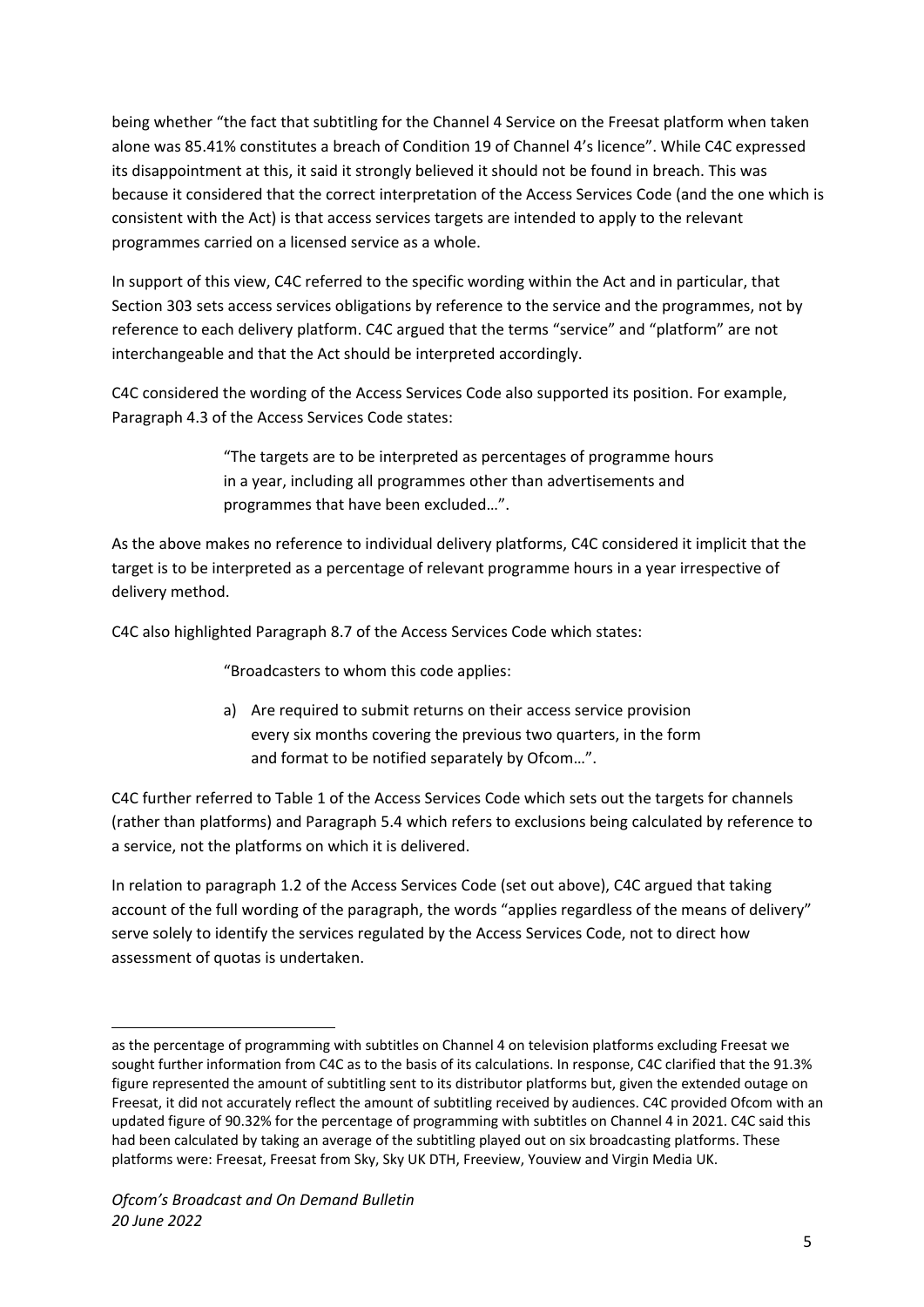Further, C4C said Ofcom only requires it to report across all platforms cumulatively, not per platform. In C4C's view, this reinforced its position that assessment of whether annual quotas have been met is to be carried out on a cumulative basis and not by individual platform. In addition, C4C also referred to Ofcom's Access Services report for 2020 which defines "annual quota" as being "the percentage of the output on a broadcast channel, or on an on-demand service, that was provided with each access service. This is shown as a percentage of hours". C4C considered its position was supported by Ofcom not approaching assessment of compliance with the relevant quota on a per-platform basis in any previous formal investigation of under-provision of access services. In C4C's view therefore, it had a legitimate expectation that Ofcom will approach the assessment of compliance in this case "consistently with the legislation and with prior cases".

C4C acknowledged that since the Act came into force, and the Code was first drafted, broadcast technology and plurality of delivery platforms have developed significantly. However, it considered it would be wrong to seek to retrospectively impose an interpretation which goes beyond the scope of the Act in order to find a breach which was clearly never contemplated by the legislation.

C4C also said that it was important to "put the impact of the lack of subtitling on Freesat into context". In this regard, it said that there were approximately 1.3 million households in the UK with Freesat and that in 2021, Freesat constituted approximately 3% of Channel 4 service viewing. In the context of audiences increasingly watching television content on a range of services and platforms, C4C considered that there was a reasonable likelihood that a significant proportion of Freesat users would also have access to Channel 4 via All4 on smart TVs and other devices. Therefore, it was of the view that it was logical and appropriate for C4C to seek to ensure its most popular shows were available with subtitles on All4, which it did from mid-October 2021.

Although C4C considered that a breach had not occurred in this case, it said it did not seek to underplay the severity of the Outage and expressed its regret at the disruption caused to audiences. It also stressed to Ofcom "how catastrophic an event the outage at Red Bee Media was". C4C told Ofcom:

- In the first weekend of the Outage, the full extent of the damage was unclear and it was hoped and expected that services might migrate back after system restarts. The scale of the issue gradually became apparent as urgent and detailed investigations were carried out in the following weeks with Red Bee Media informing C4C on 4 October that they would not be able to restore any media management solutions.
- The acoustic/pressure shock had a catastrophic impact on C4C systems, rendering many of them unusable and unrecoverable.
- It became apparent there would be an extended period where the Broadcast Centre media management operation would not be restored which impacted on C4C's ability to produce access services and publish to video on demand platforms.
- The issues faced included not only getting channels back on air and resuming provision of access services but also wrong programmes being broadcast, disruption to media management and the additional challenge of migrating to a new broadcast system earlier than planned.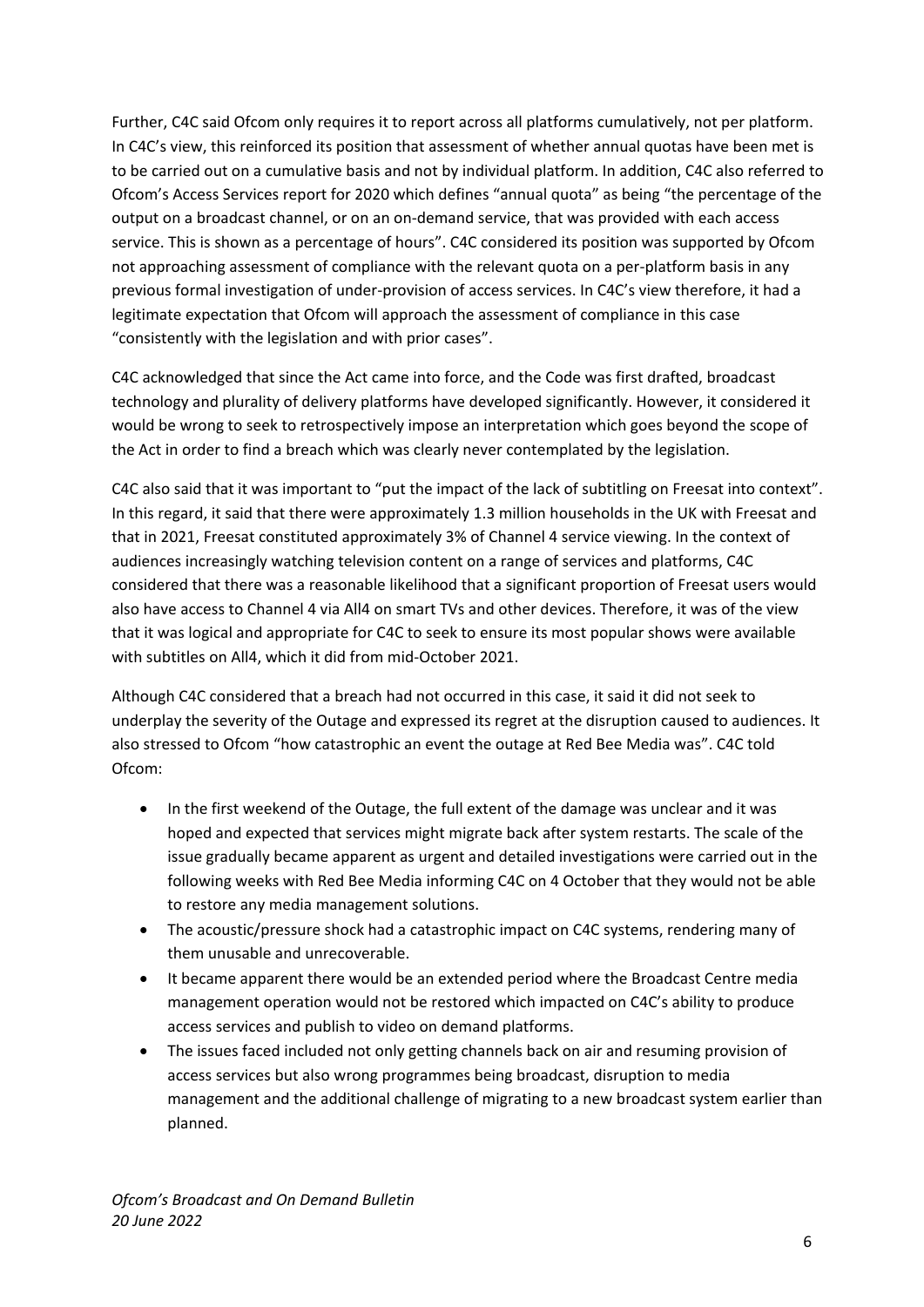C4C said that many questions around the incident, including those relating to cause and liability, remain open.

C4C explained that when the Outage first occurred, its first priority had been to get its linear channels back on air and restore a media management solution with its next priority being the restoration of access services. C4C said that although its Disaster Recovery systems had been designed to seamlessly continue providing subtitles, and despite previous testing, it was found "non-performant". Following investigation, C4C identified that there was a "technical misalignment between Channel 4's systems and the distribution chain…which, when corrected, enabled Channel 4 to resolve subtitles for all platforms except Freesat". Live subtitling was restored after 19 days with full restoration of subtitles after 27 days. This occurred on all broadcast platforms except for Freesat. It was only after the return of C4C's playout operation to Red Bee Media on 17 November 2021 that subtitles could be broadcast in full on the Freesat platform.

C4C also told Ofcom that prior to the Outage it had already identified a need to improve its playout structure and had initiated a 'Broadcast Systems Migration' project in 2020. It said it had identified a particular need for improved resilience based on a "dual-sited playout chain". This would involve two duplicate playout sites that would allow it to provide broadcast continuity without the need for an independent disaster recovery site. C4C said that this transition was now in the final stages of testing and implementation and it was confident that when delivered, the new system would meet its resilience needs, including for access services.

Despite this however, C4C said it had engaged PWC to conduct a "comprehensive and independent review" into its operational response to the Outage. It said this review will "identify any further areas for improvement, ensure that lessons are learned, and protections put in place to minimise insofar as reasonably possible disruption to services (including access services) should such an incident occur again".

#### *Requirement to promote awareness of the availability of television access services on Channel 4*

C4C also provided representations on how it had promoted awareness of the availability of access services during the period of the Outage. It accepted, and said it profoundly regretted, that it was "unable to give viewers more detailed information at an earlier stage and that this caused significant frustration for some of [its] audience".

It said that the problems with access services were one element of much wider issues and were communicated as such, but as the situation progressed and some issues were resolved "accessibility became the primary concern and communications focus".

Due to the complexity of the issues involved and the range of potential solutions being explored, C4C said this "created very unique communications challenges which Channel 4's teams worked hard to resolve". It described how it had used a range of methods to "reach the widest possible audience with updates" including: Twitter; Channel 4's website, on-air, its Viewer Enquiries system; direct emails to All4 Users; message boards; and films using a sign-language interpreter on Twitter. C4C also said that its press office "briefed media against specific programme or schedule-related incidents relating to both linear channels and All4".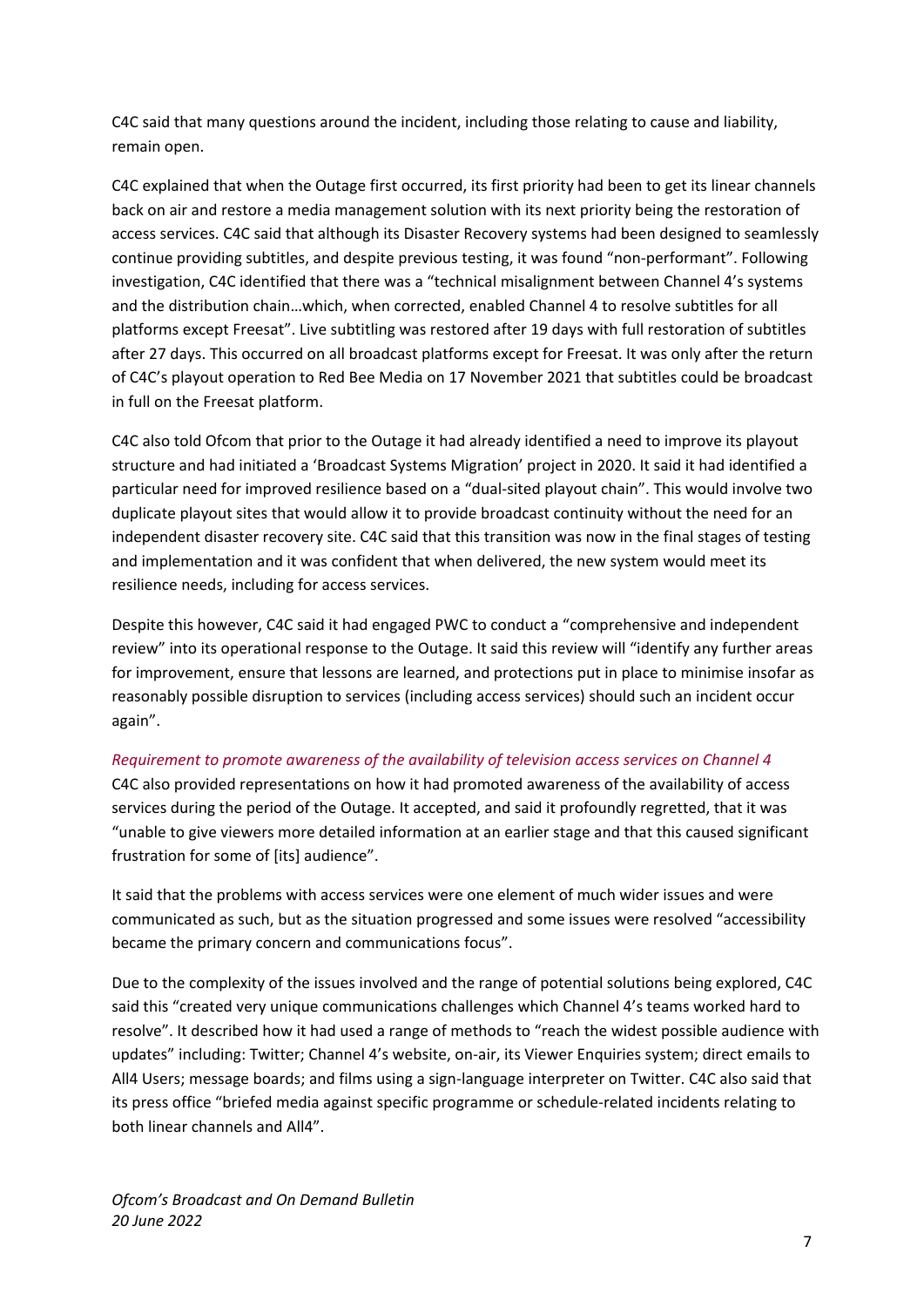In terms of its overall approach, C4C said that in the initial stages of the Outage it tried to keep communications relatively simple given the complexity involved and the ongoing investigations into the incident. At this time, its Press Office provided confirmation that services had been adversely affected by the Outage and advised the media to contact Red Bee Media for the specific details of the incident. As the situation progressed, C4C said it sought to provide an increasing level of detail about the nature and severity of the incident, the steps being taken to resolve it and the availability of access services on different platforms.

C4C said its communications about access services specifically were impacted by a lack of clarity about a likely timeframe for the resumption of those services. It said this was because it was "technically unclear exactly where the issues preventing the playout of subtitles stemmed from and, given the need to avoid further outages, technicians could only carry out testing at night". In order to try and resolve the issues as quickly as possible, C4C said it was simultaneously pursuing several solutions with very different time implications and it was therefore not possible to inform audiences with any certainty how long the access services issues may take to resolve. As the situation progressed, and in light of audience feedback and conversations with the RNID and other key stakeholders, C4C said it took the decision to communicate the emerging November timeframe and did so on 19 October 2021.

C4C went on to summarise the various forms of communications it had with audiences at the time of the Outage as follows:

## *Media Briefings*

C4C told Ofcom that throughout the period of the Outage its Corporate Press team and Communications Director were in frequent contact with journalists, briefing them on the situation with key developments. C4C said in the first two weeks of the Outage these statements were kept short and simple with the briefings becoming more detailed and providing greater clarity around timeframes during the period 7 to 22 October 2021. It said this was possible as more concrete information became available and was also informed by feedback from audience members, relevant charities and Ofcom.

#### *EPG Information*

In relation to information about the availability of access services on the Electronic Programme Guide ("EPG"), C4C said that programme information is sent to press two weeks before transmission. It said this presented challenges given the lack of clarity about whether access services would be restored by the point at which a particular programme was broadcast. As the situation and timeframes for restoration of services became clearer, C4C said its Content Management team took the following steps:

- On 14 October 2021, the team asked Red Bee to remove the access services flags<sup>[6](#page-7-0)</sup> at source so that C4C could re-send the EPGs without these.
- On the same day, the team removed all the access services flags from all its channels on the listings site (which is used by the press as the source for listings information)

<span id="page-7-0"></span><sup>&</sup>lt;sup>6</sup> Access services flags are information provided as part of the Electronic Programme Guide that inform views of the availability of access services on each programme.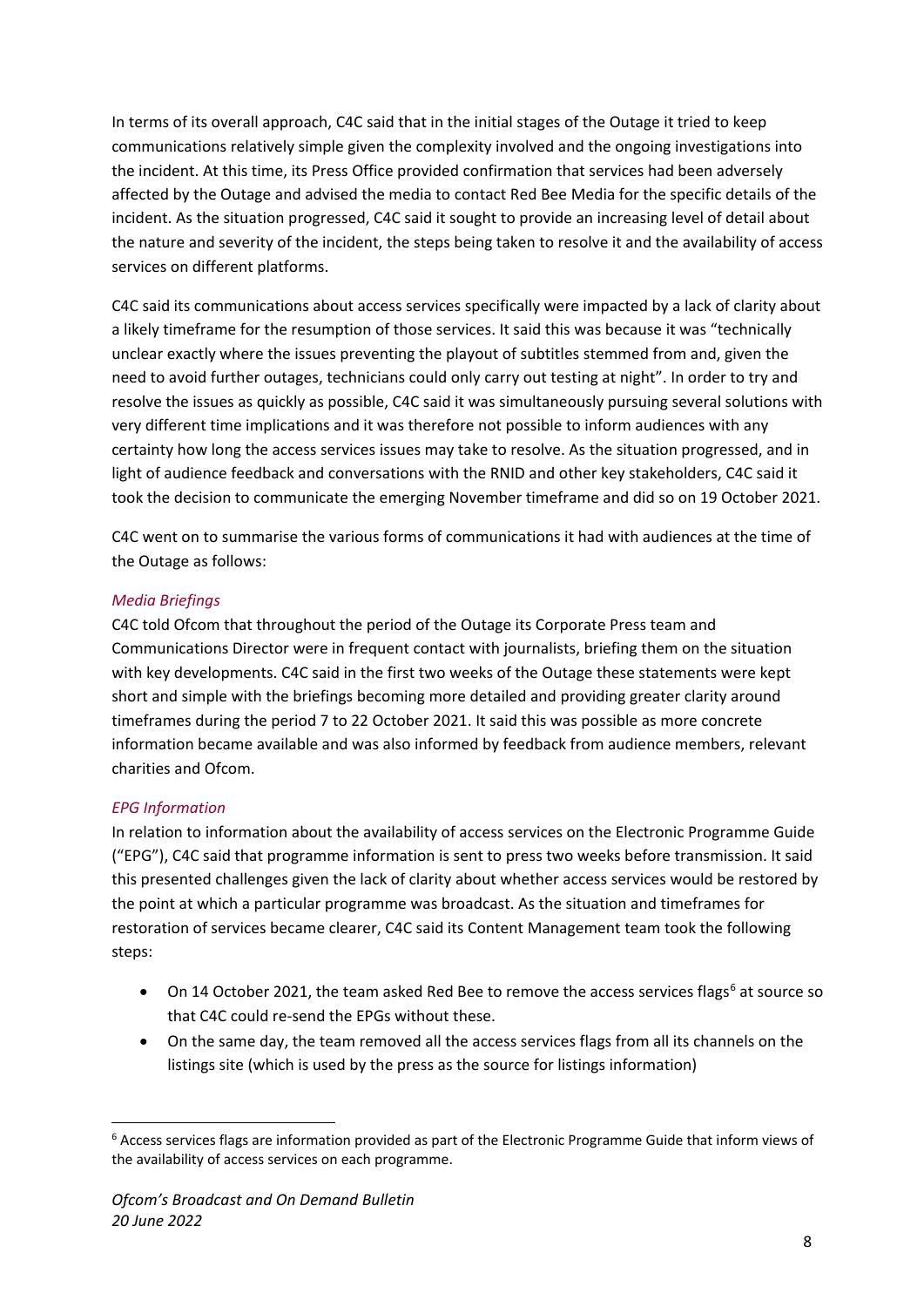- Also on 14 October 2021, notifications were sent to all of the Content Management team's press contacts informing them that C4C programmes should not be listed as having access services until it was confirmed these services had resumed.
- The team also had ongoing email communications with the Radio Times and the Press Association (which publish most publications' listings), responding to their queries about the access services situation.

#### *Statements published on C4C corporate website, Twitter accounts and pinned to social media*

C4C said that through the period of the Outage, statements issued by C4C were also posted on its corporate website. It also told Ofcom that the Outage and its legacy were discussed extensively on Twitter and that this platform was identified as one of the key means of communicating with the access service-using audience. C4C also said that all statements and/or links to these statements were posted both on the main Channel 4 and Channel 4 Press Twitter accounts. From 15 October 2021, statements were also provided in British Sign Language ("BSL") on social media.

#### *On air messaging*

C4C explained that immediately following the Outage it was technically unable to deliver normal continuity services (i.e. bespoke continuity announcements over idents and end credits, on-screen navigational graphics, vital promotional campaigns) from its disaster recovery site. C4C said that this meant its ability to provide on-air announcements was initially very restricted.

C4C told Ofcom that from 16 October 2021 it was able to offer some continuity services and subsequently transmitted an on-air slide from 19 October 2021 which was broadcast prior to *The Great British Bake-off* and informed audiences that the programme was available with subtitles on the All4 app. Similar slides were used until 16 November 2021.

#### *Direct communication*

In light of the severity of the issues, C4C said additional information relevant to the Outage was added to the top of the Viewer Enquiries contact form on the Channel 4 website. It also told Ofcom that Viewer Enquiries call handlers were provided with up-to-date information on the situation. Between 26 September and 31 October 2021, C4C said it received just under 3,000 contacts about access services.

#### *Updates to key charities*

During the period of the Outage, C4C said it communicated with a number of key stakeholders, particularly those representing access services users such as the RNID, RNIB and Deaf and Disabled People in TV (DDPTV). C4C said that senior staff attended meetings with the RNID on 14, 19, 29 October and 10 November 2021 during which C4C updated RNID and RNID shared its concerns with C4C. In light of RNID's concerns, C4C said it worked closely with them to create a "positive communications loop with the D/deaf audience", which included giving RNID the opportunity to review and share feedback on C4C's communications about the availability of subtitled content. C4C said communication was still ongoing with RNID regarding rebuilding trust with audiences.

#### *Providing information through MPs and other stakeholders*

C4C said it responded quickly to MPs and other stakeholders to ensure they could direct their constituents and other interested parties to up-to-date information.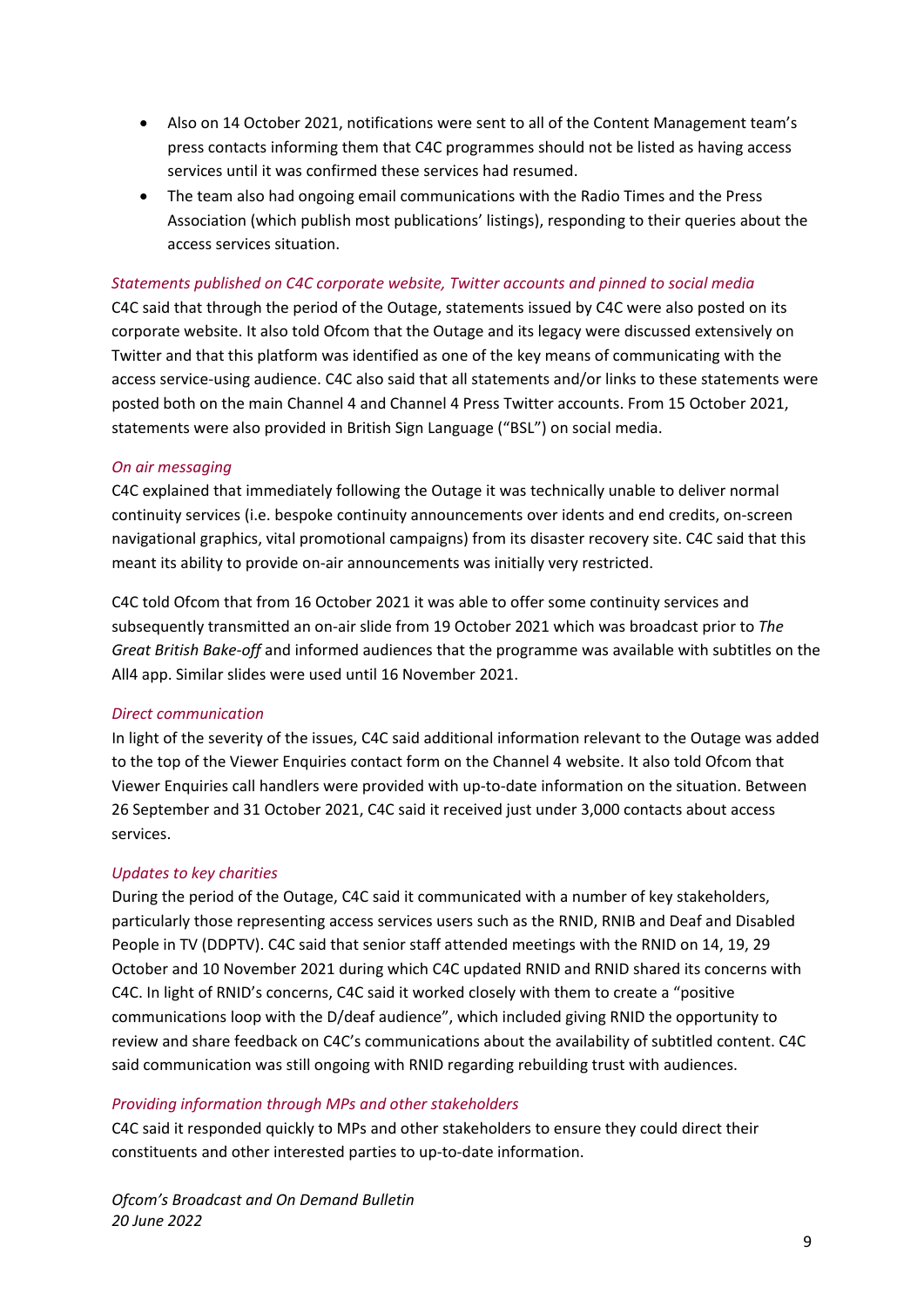C4C also asked Ofcom to take into consideration what could reasonably be expected in the "incredibly challenging circumstances in which C4C was operating from the end of September to November 2021, and in the first three weeks following the outage in particular". It described how it was "doing all it could to maintain playout of the Channel 4 service) whilst also trying to identify the causes of and resolve a multiplicity of issues (including subtitling). C4C said that the lack of information provided in the first weeks following the outage was not through a disregard for the audience but because "it was endeavouring to find solutions and assessing the extent to which [it] could provide meaningful and accurate information". It said it was also keenly aware that providing speculative information about what it hoped could be achieved without being confident that it was in fact achievable "would risk misleading Channel 4 viewers, for which [it] could (rightly) have been criticised".

In light of the above, C4C considered it had complied with the obligations to promote awareness as set out in Section 6 of the Access Services code.

#### *Conclusion and commitments*

In conclusion C4C said that it was "deeply committed to rebuilding trust with access service users and demonstrating its continued commitment to improving accessibility, overdelivering against its statutory obligations, and pushing boundaries in its provision". These commitments included bringing the level of subtitling back up to 100% across the linear portfolio and achieving 100% subtitles on All4 by the end of 2022. C4C also said that it intended to increase its voluntary commitments around audio description from 35-40% to 45% and signing from 5% to 10% as well as increasing audio description and signing on boxsets on All4. For all the reasons set out above C4C considered "there is no other reason why a breach should be upheld".

#### **Decision**

#### *Provision of Subtitling on Channel 4 in 2021*

The Communications Act 2003<sup>[7](#page-9-0)</sup> sets out the responsibilities of broadcasters for the accessibility of broadcast content. Under the terms of its licence for the Channel 4 service, C4C must ensure that the terms of the Access Services Code are observed. In turn these requirements reflect the obligations specified in the Act. In relation to the provision of subtitling, the Act requires that at least 90% of so much of Channel 4 as consists of programmes (that are not excluded programmes) $8$  must be accompanied by subtitling.

As set out above, only 85.41% of programming on Channel 4 in 2021 was provided with subtitles on the Freesat platform. This was because, following the Outage, subtitling was restored to Freesat approximately four weeks after other platforms. However, C4C considered that it had complied with its annual subtitling quota on the basis that it provided 90.32% of programming with subtitles when all platforms were considered cumulatively. In coming to this figure, C4C took the average subtitling provision on Channel 4 across six of its delivery platforms (i.e. Freesat, Freesat from Sky, Sky UK DTH, Freeview, Youview and Virgin Media UK). Neither C4C, nor any other broadcaster, has previously queried with Ofcom how the provision of access services on a service should be calculated by taking

<span id="page-9-0"></span><sup>7</sup> [Communications Act 2003 \(section 303\)](https://www.legislation.gov.uk/ukpga/2003/21/section/303) [\(https://www.legislation.gov.uk/ukpga/2003/21/section/303\)](https://www.legislation.gov.uk/ukpga/2003/21/section/303).

<span id="page-9-1"></span><sup>&</sup>lt;sup>8</sup> This requirement is subject to certain exclusions and exceptions that are not relevant for the purposes of this Decision.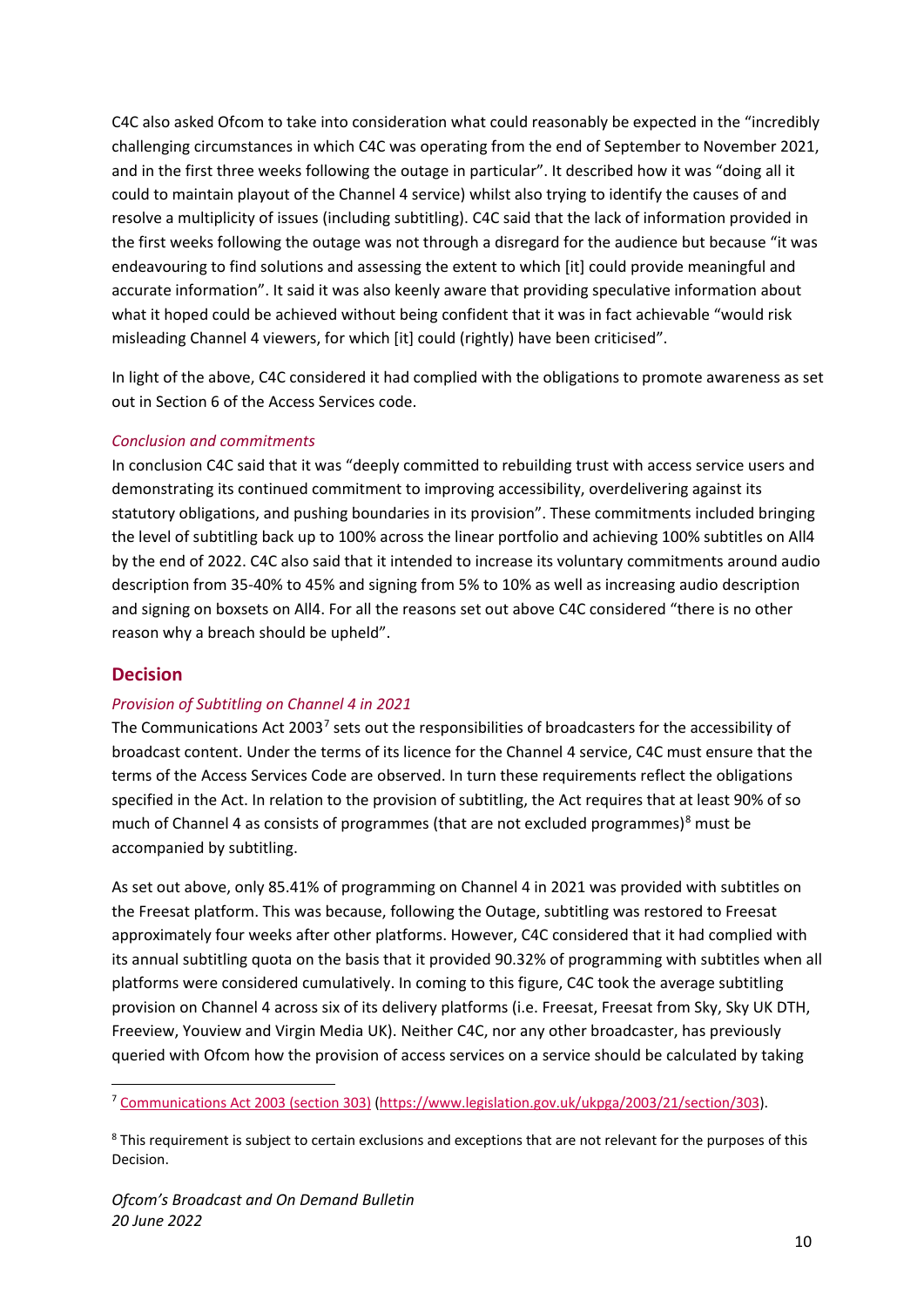account of differing levels of access services provision across the different platforms on which that service is broadcast.

Ofcom noted C4C's representations that the Access Services Code does not make explicit reference to individual delivery platforms and that Ofcom does not require linear broadcasters to provide details of their access services provision on a "per platform" basis when submitting their access services returns. In light of these factors, as well as Ofcom's approach to previous investigations into potential breaches of the Access Services Code, C4C considered it had a "legitimate expectation" that Ofcom would assess C4C's access services provision on the basis of the service overall. However, this is the first case that Ofcom is aware of where a significant outage has occurred on one particular broadcast platform resulting in a substantive difference between the levels of provision across key delivery platforms. Ofcom's reporting process has, prior to this incident, been undertaken on the basis that a broadcaster's output, and the access services they deliver, are consistent across relevant platforms.

Ofcom carefully considered C4C's submissions as to the correct interpretation of section 303 of the Communications Act 2003 and consequently the requirements of the Access Services Code and its licence. It is correct that those provisions do not – in terms – specify obligations "by platform". Rather, section 303 requires Ofcom to draw up a code which is to include requirements for the fulfilment of specific obligations on subtitling by various services, including the Channel 4 service. That obligation, stated above, is that at least 90% of so much of Channel 4 as consists of programmes (that are not excluded programmes) must be accompanied by subtitling. The Access Services Code, paragraph 1.2, confirms that its obligations apply to Channel 4 as a licensed public service channel "regardless of the means of delivery". The Channel 4 service is provided by several means of delivery or broadcast platform. One of those means of delivery is the Freesat platform. C4C has confirmed that in the case of Freesat 85.41% of the relevant programming on the Channel 4 service was provided with subtitles in the reporting period against the requirement of at least 90%.

In Ofcom's view, C4C's submission that the under provision of subtitling on Channel 4 on Freesat could be made up by the provision of subtitling above the minimum requirement on other platforms – such that a "cumulative" or averaged figure is provided – is not supported by the terms of the Access Services Code or Communications Act. Such an approach requires counting programming on Channel 4 multiple times to allow an average to be taken across all delivery platforms, rather than treating Channel 4 as a single service to which access obligations apply, regardless of the means of delivery. This approach risks bringing about negative outcomes for people with disabilities, the interests of whom the Act and Code are designed to promote and secure. C4C's interpretation of the rules would, for example, permit broadcasters to provide a very high amount of audio description on only one platform, and still meet the legislative minimum of 10% overall. This could mean that audiences who had access to only one delivery platform may receive few or no access services when they access the service on that platform. In the case of subtitling, it would, for example, potentially permit 100% delivery of subtitling on several platforms to compensate for material under delivery on the service on one or more others thereby depriving viewers of the service access to subtitled programming on those other platforms. C4C in its submissions recognised this as a "practical concern in today's media landscape".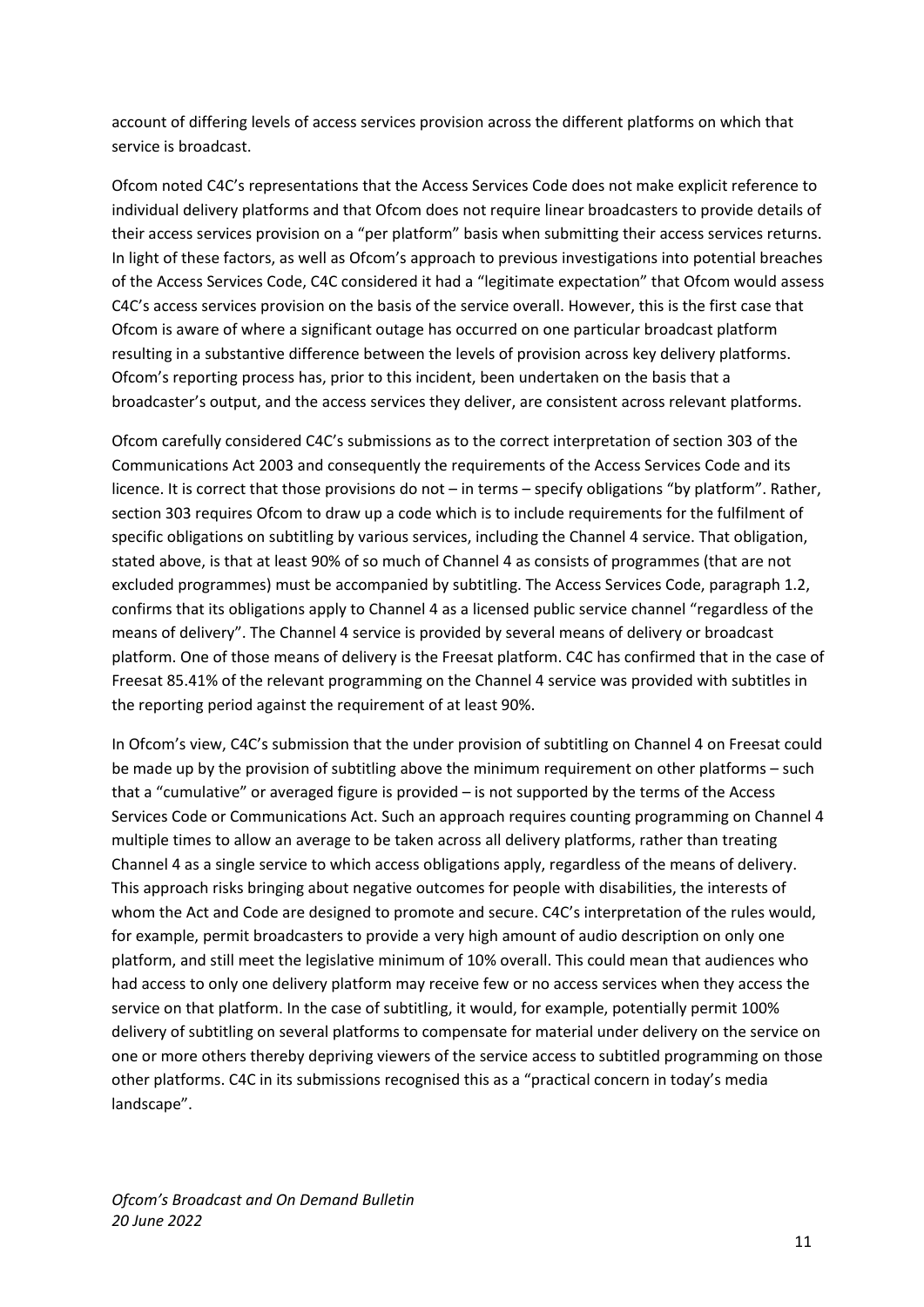In Ofcom's view, and as stated in the Access Services Code, C4C is required to ensure the minimum level of access services for programming on Channel 4 regardless of the means of delivery. In practice, this means that, where exemptions do not apply, the Channel 4 service must meet its access services requirements on each of the delivery platforms.

In coming to our Decision in this case, we recognised that the Outage occurred as a result of a technology failure at a third-party provider that was outside of C4C's direct control. However, we also considered that C4C's ability to respond to such a failure was not sufficiently resilient, as seemingly recognised by C4C in its decision in 2020 to initiate a currently uncompleted project to improve its playout structure. As set out in C4C's representations, although its disaster recovery system had been designed to be able to provide subtitles, it was found that this function was "non-performant". It was not until Channel 4's primary playout operation was restored that subtitles returned to the Freesat platform.

We have also been mindful of the impact of this unprecedented outage and considered this to be a material factor which distinguished this case from previous incidents of the underprovision of access services. In this case, the absence of subtitling on C4C for eight weeks on the Freesat platform (and four weeks across its other platforms) meant that those who rely on subtitles were all but excluded from content being broadcast on C4C services. This included its most popular programmes, news and current affairs content, and continuing series that were made available with subtitles prior to the Outage but audiences were then subsequently denied access to.

Taking all of the above into account, Ofcom's Decision is that C4C did not meet the requirement that at least 90% of so much of Channel 4 as consists of programmes (that are not excluded programmes) must be accompanied by subtitling in respect of its delivery on Freesat. This was contrary to the requirements of the Access Services Code and accordingly amounted to a breach of Condition 19 of the Channel 4 licence.

#### *Requirement to promote awareness of the availability of television access services on Channel 4*

The Access Services Code requires providers of access services to "promote awareness of the availability of their television access services to potential users of the services by making available accurate and timely information to electronic programme guide (EPG) operators listing their services, and by providing similar information on their website…". It also sets out an expectation that broadcasters "demonstrate that they are taking effective steps to publicise awareness of their television access services through other means…".

As explained above, the Outage occurred on 25 September 2021. On 28 September 2021, C4C publicly acknowledged that access services specifically had been impacted. This was done by way of a tweet apologising for the ongoing issues. However, it was not until 7 October 2021 (12 days after the start of the Outage) that a substantively more detailed statement was published on the Channel 4 Press Site, its Twitter accounts and issued to the Press Association. This statement set out some of the background relating to the cause of the disruption to C4C services, as well as the scale of the impact on audiences. The statement also said that C4C would "return to a normal service as quickly as possible".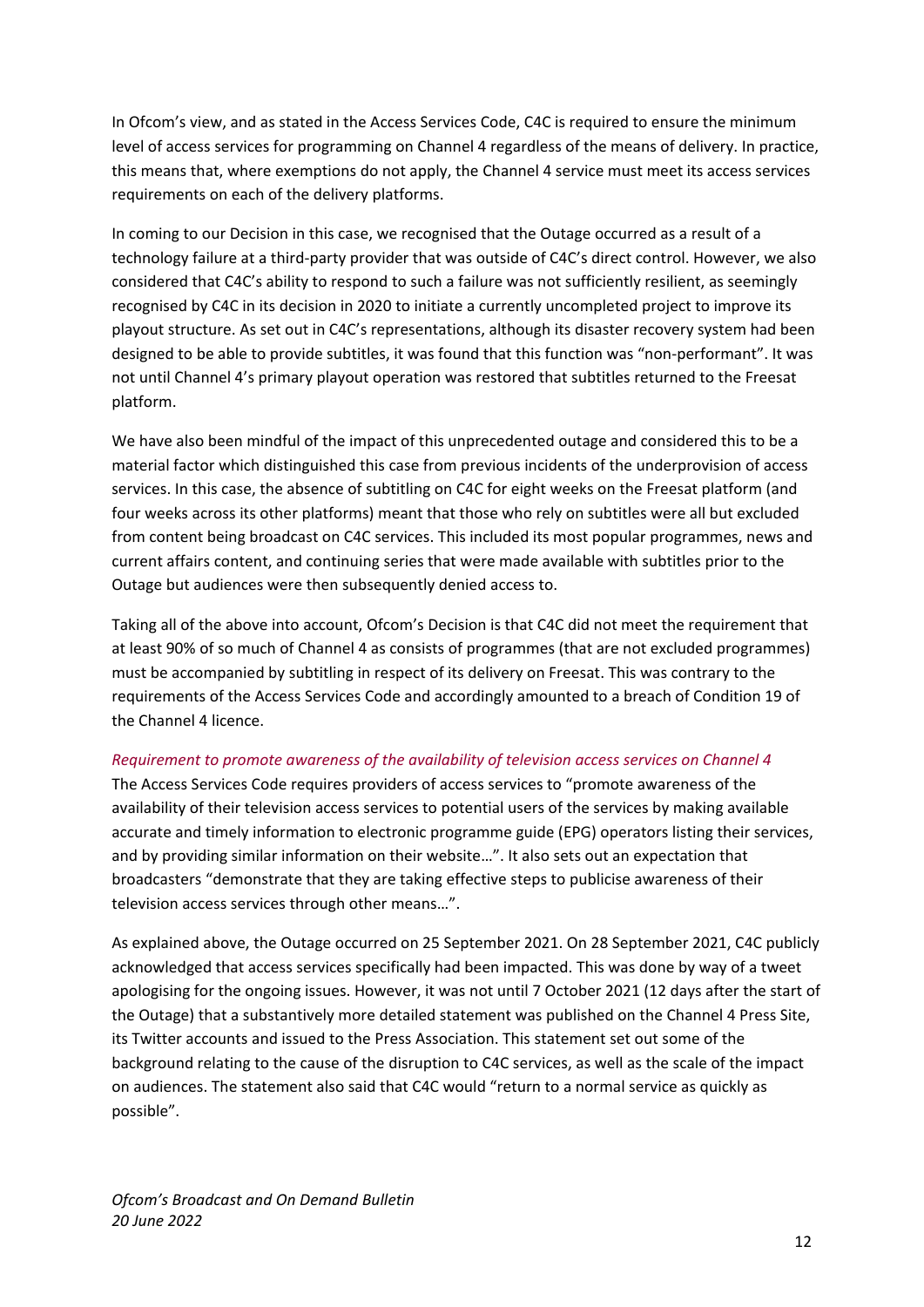On 8 October 2021, Ofcom wrote to C4C, reflecting our own concerns as well as those of complainants who had contacted us expressing frustration regarding a lack of concrete information about when access services provision would be re-established. The letter asked that C4C respond as soon as possible and set out the steps being taken to restore the provision of access services and the timescales involved. The letter also reminded C4C of the requirement in its licence to provide access services. C4C responded to this letter on 12 October and, on 13 October 2021, published an update on its access services provision on its website. The update was also provided on the same date through the Press Association and on Twitter. This statement apologised to access services users and made clear that steps were being taken to resolve the problem but did not provide any timeframe for when issues might be resolved.

C4C put out a further statement on 19 October 2021, explaining that it was starting to provide subtitles on some programmes on All4 but stated that "full access services might not be available until the middle of November". On 22 October 2021, C4C released a statement telling viewers that subtitles had been restored to most television platforms.

In this case, audiences who are reliant on access services were almost totally excluded from C4C programming for up to two months. For the first 12 days of the Outage, audiences were provided with almost no information whatsoever about the cause of the issues and whether steps were being taken to restore access services. It was a further 12 days until audiences were given any sense of when access services may return. We recognise that C4C expressed its regret at the frustration caused to impacted audiences by its inability to give more detailed information at an earlier stage. However, in the context of a total outage of its accessibility services we consider that C4C's communications about the Outage with audiences were not acceptable. We recognised that, having found that its disaster recovery system's ability to broadcast subtitles was "non-performant", C4C was in a very difficult position as it was reliant on information being provided by a third party, in circumstances where a technical solution was taking longer than it anticipated. However, even in these circumstances, we considered that it should not have taken C4C nearly two weeks from the start of the Outage to explain to audiences the issues it was facing, and given them assurances that it was working hard to rectify these issues and restore access services as soon as possible. It appeared to Ofcom that C4C did not properly communicate with its audiences until a timeline for restoring access services was finally established, leaving them without adequate information for a period of time which we considered to be unacceptable.

We also had particular concerns about the extent to which C4C communicated with affected audiences directly through its television services as we were unable to identify any attempt by C4C to acknowledge the issues affecting access services until 15 October 2021. This was nearly three weeks after the Outage began. Therefore, during this period, audiences who did not have access to the statements made available about the Outage online would have had no understanding about the scale of the issues or that C4C was working to rectify them. We considered providing information through its broadcast output would have been particularly important for older, blind, or partially sighted access services users whose use and access to information provided solely online may be more limited.

We also took account of any information about the Outage that was provided by C4C in BSL. Given that Deaf viewers were likely to be amongst those most impacted by the Outage, we considered there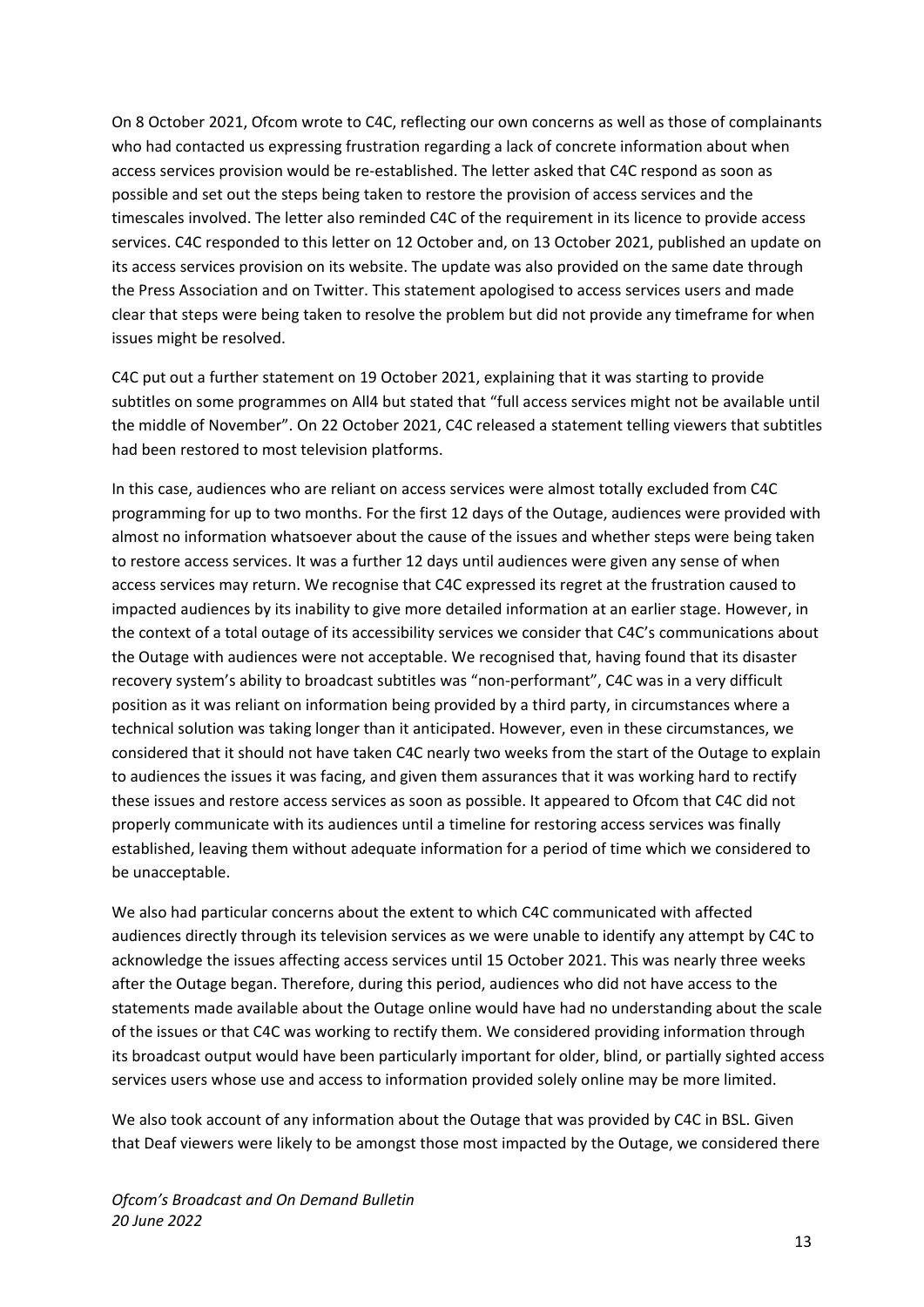was a particular importance in providing information to BSL users in their first language. Consistent with the delay in providing information through its broadcast services, Channel 4 did not provide any information to viewers in BSL until 15 October 2021, nearly three weeks after the start of the Outage. This was by way of a tweet with an accompanying video in BSL. Although we recognise that C4C was experiencing significant technical difficulties during this time, we did not consider that these would have impacted on its ability to provide content in BSL through its social media channels. In Ofcom's view, C4C could, and should, have made information available in BSL about the Outage before it did.

We next considered the extent to which C4C met the specific requirement for broadcasters to make available "accurate and timely information to electronic programme guide (EPG) operators listing their services". C4C said it has restricted control over access services flags in the EPG (these allow access services users to identify which particular programmes are available with which access services). However, it was not until 14 October 2021 that it asked Red Bee Media to remove the flags so they could be resent to EPGs without these. On the same day, all access services flags were removed from the Channel 4 press listings site. This meant that from the start of the Outage until 14 October 2021, audiences were being informed via the EPG that access services were being provided as normal, when they were not. This was clearly inaccurate and we considered it was an unacceptable delay for C4C to have not taken action to ensure the flags were updated until nearly three weeks after the start of the outage. This failing was made worse by the lack of information provided through Channel 4's broadcast output during the same period.

Taking account of all the above, we considered that C4C did not reflect the requirements set out in Section 6 of the Access Services Code and that this amounted to a breach of Condition 19 of the Channel 4 licence.

## *Ofcom's review of the Red Bee Media incident*

In its representations, C4C made a number of references to the scale of the Outage caused by the incident at Red Bee Media and the difficulties this caused in restoring access services and effectively communicating accurate information about the steps being taken to restore these services to its audiences. While we recognise the disruption to C4C services was initially caused by an incident that took place at a third-party provider, C4C is ultimately responsible for its broadcaster operations, the robustness of its disaster recovery systems and its compliance with the obligations contained in the Access Services Code. We had significant concerns about the adequacy of C4C's disaster recovery facility to deal with an incident like this. In particular, this facility was not designed to provide audio description and signing and its ability to provide subtitling failed. We welcome that C4C has begun work to improve its resilience by moving to a dual site playout chain that would ensure continuity of its service (including access services) should there be need for a disaster recovery function in the future.

In order to explore this and related issues in more detail, alongside this investigation, Ofcom has also conducted a review of the transmission arrangements that C4C and other affected broadcasters had in place at the time of the Outage. This review considers what action is required to ensure a reliable access services provision for audiences in the future. The [findings of this review are available](https://www.ofcom.org.uk/__data/assets/pdf_file/0032/238964/incident-review-red-bee-media.pdf) here.